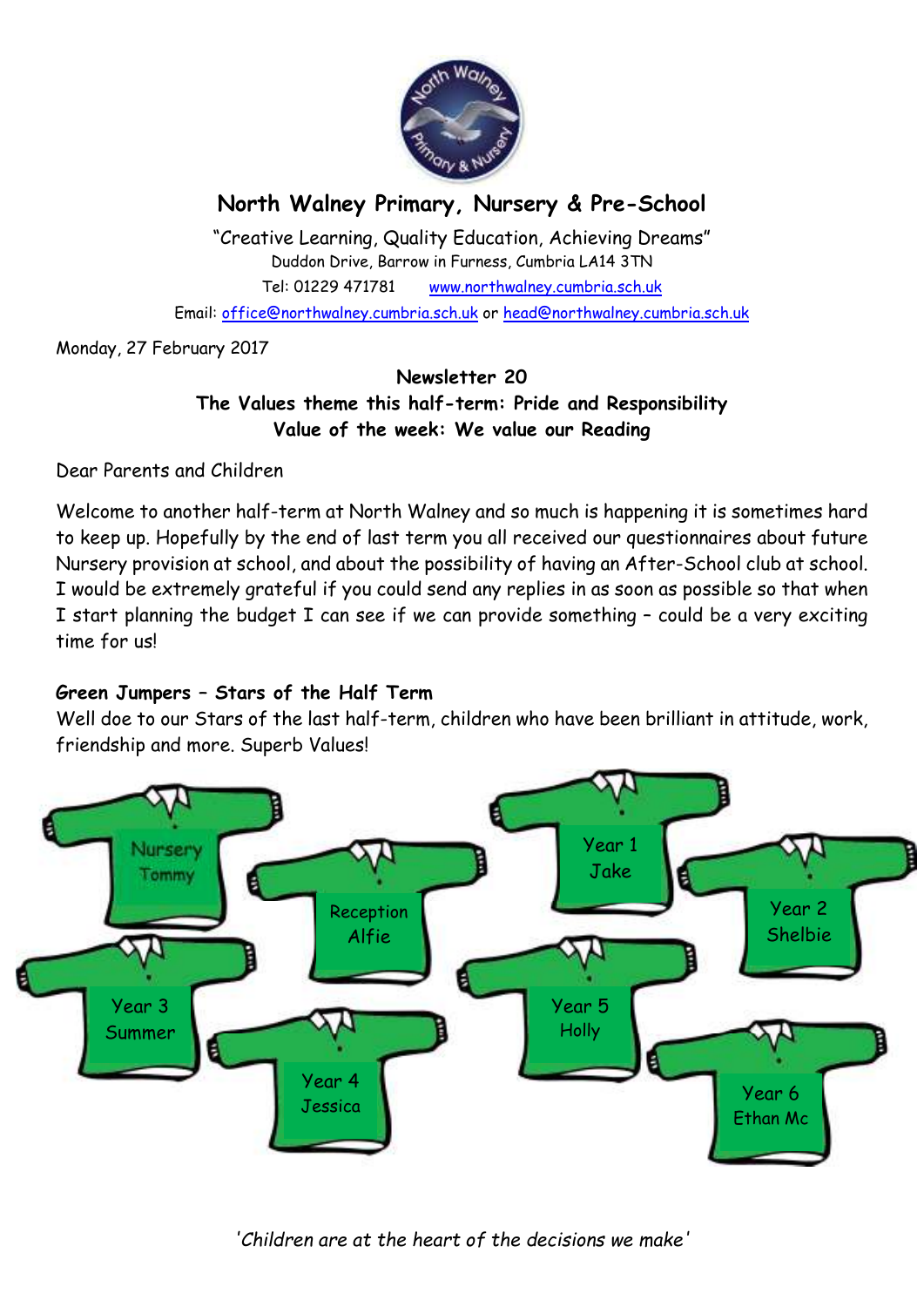## **World Book Day – Friday 3rd March - REMINDER**

World Book Day is actually on the Thursday but as some of our children will be out at swimming we have decided to hold it on the Friday instead. All of the children and staff are invited to come in dressed as their favourite book characters for the day and then there will be activities throughout the day to celebrate reading and enjoying a good book!

#### **"There's no-one in the office!"**

Please be aware that, at times, there may not be someone to answer you phone call or be at the door straight away. Mrs Malone is there most of the time, but sometimes she needs to take messages across school or be getting the weekly newsletter or other letters copied, ready to be sent out. Please do leave a message on the answer machine as she always checks it when she gets back to her desk! Thank you!

### **Design-a-Christmas Stamp competition**

If any of our budding artists would like to enter this year's competition to design a new Christmas stamp, then please pop in and see Mrs Malone who has the entry forms. Entries must be in by 17<sup>th</sup> March.

## **Parent Governor nominations – Closing date is this Wednesday** So far we have had no-one put themselves forward to be a Parent Governor and therefore we will continue to have 2 vacancies on the Governing Body. This is such a shame as North Walney is in a really

interesting place as we move forward into 2017 and being part of the team would be good for anyone who has the drive and vision to create a wonderful school of the future! Please do contact me if you wish to discuss the role of a parent governor, or get your nomination form in by Wednesday. Thank you!

### **London Update – Year 6**

Miss Mountford is just finalising which show the children will be going to see but we can already say that we have definitely got the cost of the trip down to £200 per child! Thank you so much to everyone, especially the PTA, for helping us to bring the cost per pupil down so much!

#### **Contact details – chasing up**

Please can I remind you to send the contact details sheet back into school as soon as possible – a lot of forms have had different phone numbers entered on to them so it has shown it was worth checking everyone's details again. Please return yours as soon as possible.









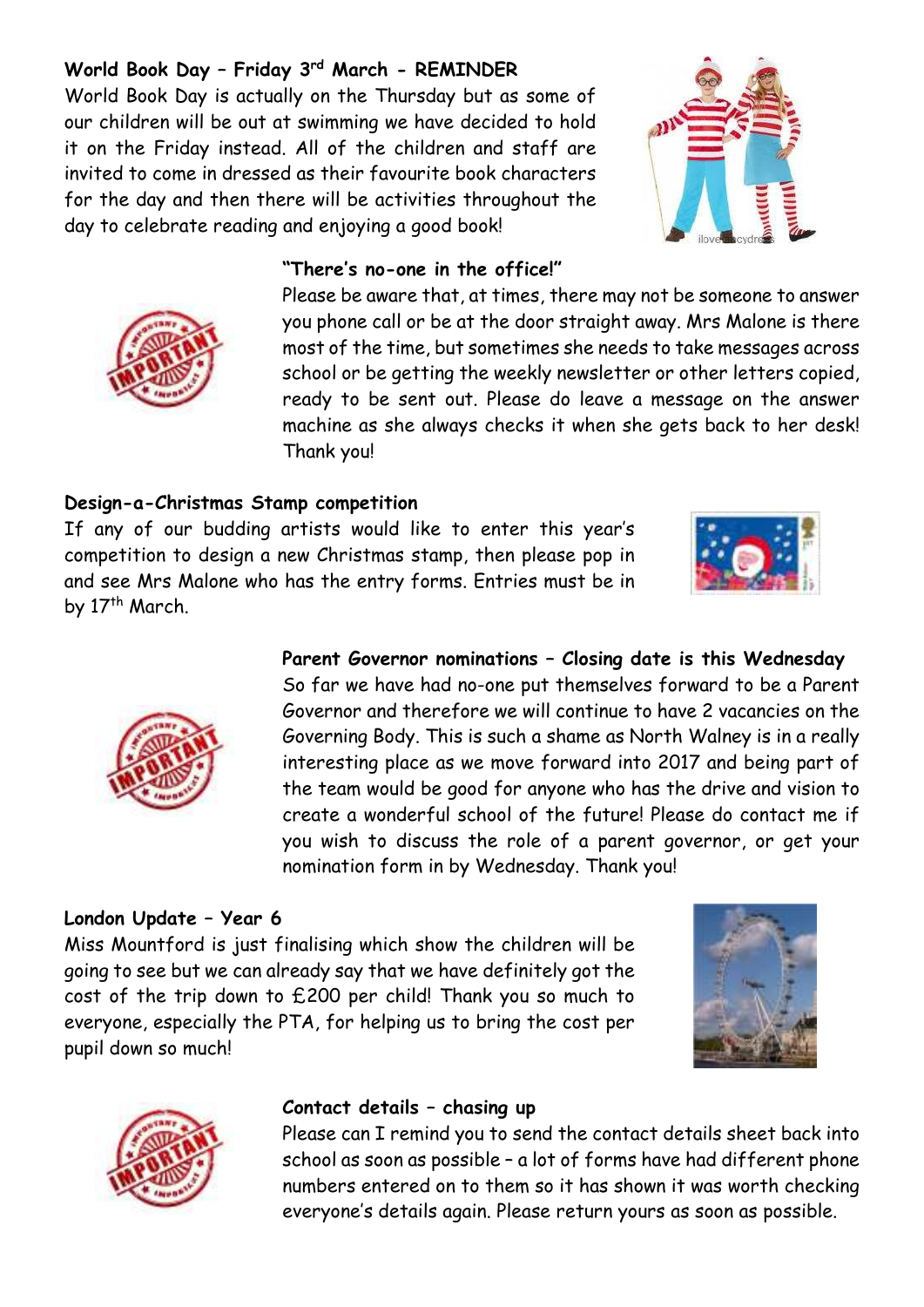## **Sponsored Run/Walk**

Please don't forget to keep getting sponsors for our BIG event on Tuesday 14th March! If you have lost your sponsor form, then please see Mrs Malone for a new one. All money raised will be used for new equipment for the school and towards future trips to try and keep costs down! The more we raise, the more the children gain! Thank you!

And don't forget if you are free that afternoon and can help us out by making soft drinks for the walkers/runners or marking cards to show how many maps have been done then please do let us know!

And finally…

Please make sure you have booked your Parents' Evening slot for next week! I know 5 minute appointments seem too short, but we will hopefully be able to give a little more time than that if need be. Separate appointments for children with an IEP will be made/have been made to discuss the provision being given.

This year the appointments will be held in the school hall altogether, with the teachers at separate tables round the edges of the room and seats in the middle so parents can wait for their turn to be called. Having done this in other schools it keeps us all to time in a much more controlled way!

Yours sincerely,